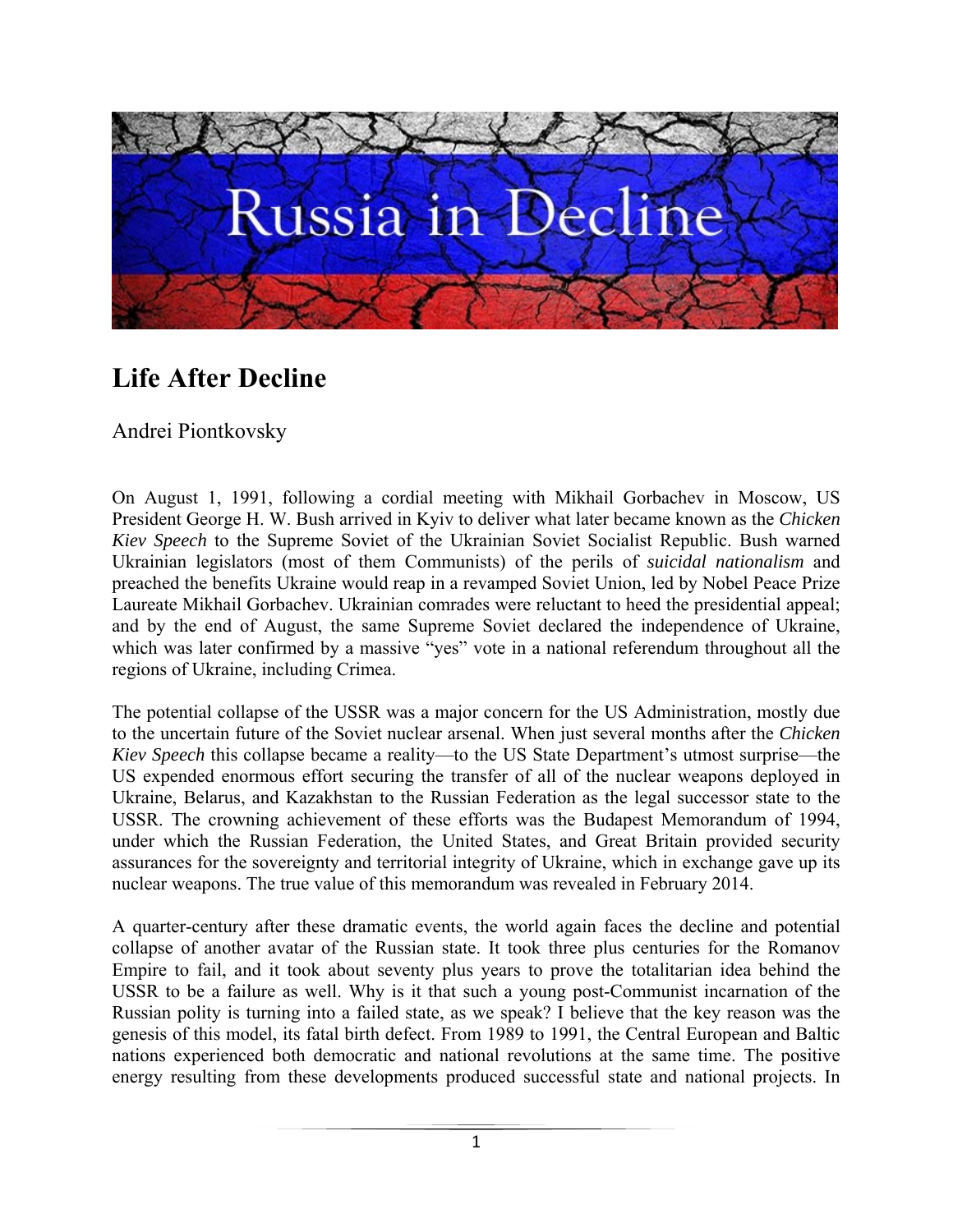contrast, with the benefit of 20/20 hindsight, it has become painfully obvious that the USSR's policy of *perestroika* had a clear agenda: The Communist Party and the KGB *nomenklatura* would seek to convert its collective and total political power into huge private fortunes for members of the *nomenklatura*.

They did so by tailoring the mafia state to their needs, which was deprived of any marketeconomy institutions, and, most important, of private property as its foundation. In Russia an "owner" succeeds by exploiting through proximity to, or direct association with, the authorities who control administrative resources (e.g. over a small or not very small segment of the state), and through complete loyalty to the ruling mafia and its honchos, rather than through efficient management and competition.

Criminal *Putinomics* is incapable of overcoming the addiction to oil money, and even with skyhigh oil/gas prices, it would only stagnate for a long period. Any kind of successful development, business initiative, or innovation is totally unthinkable under Putin's kleptocracy.

Until quite recently, the Putin regime was able to fulfill its simple duties under the social contract with its subjects. The Kremlin provided a passable (by Russian historical standards) standard of living for a large segment of the population: A once-a-year vacation in Turkey and a used car of foreign make. In exchange, the populace would allow the leadership to steal billions and ride the gravy train for ever and ever.

However, the war with Ukraine and worsening relations with the West triggered the inevitable collapse of Russia's economic Potemkin Village and exposed a primitive *obschak* (the common loot fund of a criminal community in the Gulag). The gangland honchos thus failed to extend their 15-year-old contract with society.

Each additional day that the delusional dictator and his gang stay in office exacerbates the Russian crisis, makes an exit more challenging, and becomes hazardous even for the privileged few. This applies especially to regional elites and, particularly, to regional-ethnic elites, who have begun to ponder their future positions in a post-Putin Russia.

The regions have begun losing faith in the federal government's ability to prevent economic crisis. At the same time, by taking resources away from the regions via taxation policy, while keeping regional leaders in charge of social policies, Moscow has left them alone to face the rapid slide of their populations into poverty.

In these circumstances, the territorial breakup of the Russian Federation is highly likely, as happened in 1917 and 1991. If Putin does not leave voluntarily (or with a little help from his friends) in 2016, by 2017 (the year of the centennial anniversary of the Russian Communist Revolution), Russia in its current incarnation will be gone. The most significant consequence of this tectonic split with respect to 21<sup>st</sup>-century world history will be the destiny of Siberia.

For the past 10–15 years, I have been preaching in vain to the Russian political class, trying to warn that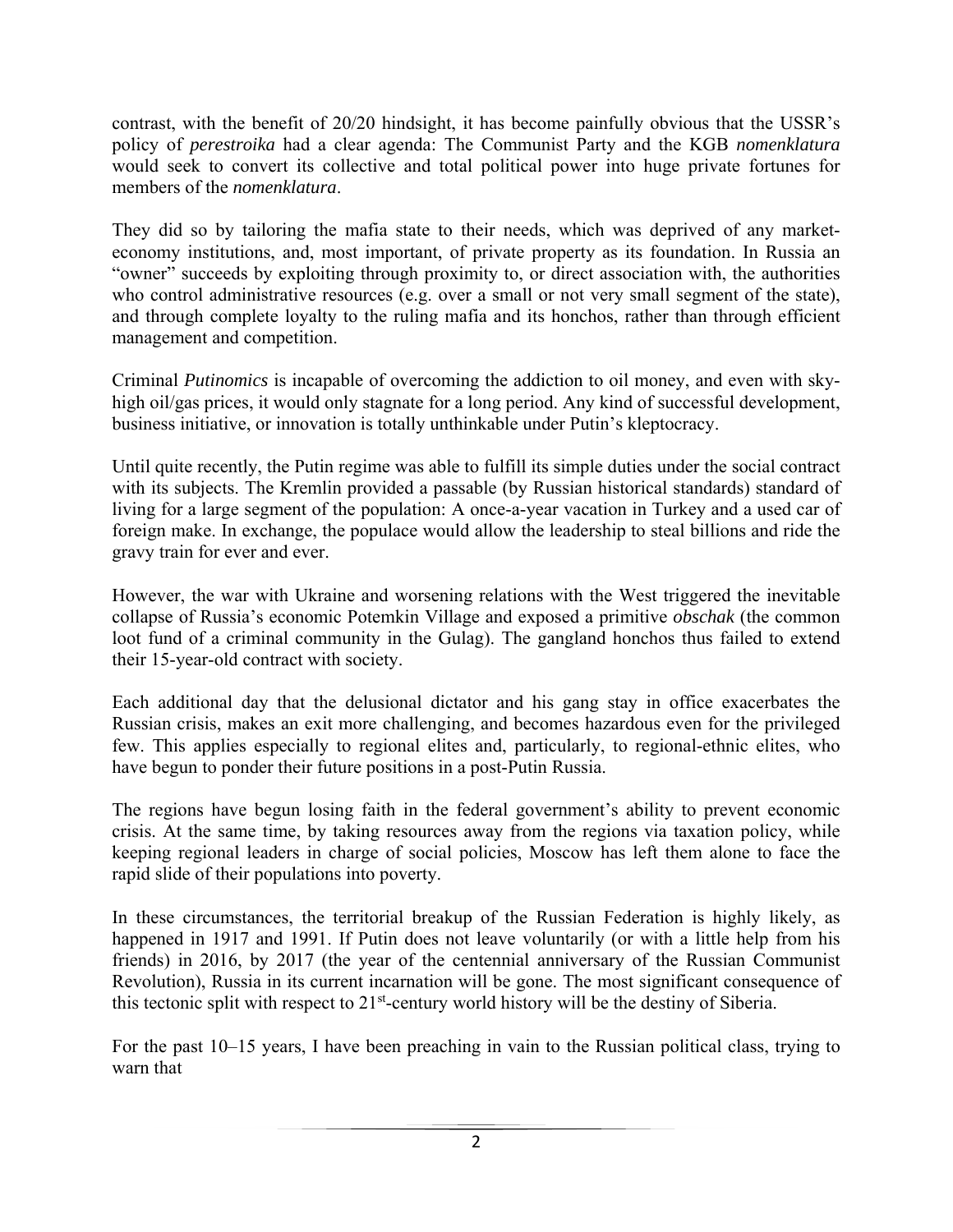…confrontation with the West and the development of a "strategic partnership" with China will leave Russia not only marginalized but also subject to China's strategic interests. And this will lead in the end to the loss of control over the Russian Far East and Siberia, first de facto and then de jure. The Holy Aesopean Alliance of Emperors Pu and Hu is the alliance of a rabbit and a boa constrictor. Its outcome is inevitable, and it will be swift. We've been so desperate to hold together the tatters of our own "near abroad" that we failed to notice that we have now become part of China's "near abroad." **[1]**

From 2009 to 2015, Russia entered into a number of bondage economic agreements with China, concerning, for example, energy supplies and joint development of mineral deposits. These ventures will be used in China to set up production of iron, copper, molybdenum, gold, antimony, titanium, vanadium, germanium, tin, etc. China will build processing facilities on Russian soil, where Chinese workers will be employed.

These agreements follow the pattern of relations that China has entered into with a number of African dictators in the past decade, though in the case of Africa, they provided for a significantly larger degree of employment for local people.

China has everything it needs: A license to digest a strategic region for a while—which so far remains outside its physical borders—plus regular energy supplies from the country China plans to digest. By the time this license expires, China would not need to renew it anymore. As Chinese military stratagem states: "*An efficient control over a lengthy period of time will eventually shift geographic borders.*"

China is so satisfied with the current development of Sino-Russian relations and so confident that from now on the game is going to be played by Chinese rules, that in May 2014, Chinese Vice-President Li Yuanchao, speaking at the round table "Russia-China: strategic economic partnership," in the presence of the highest-ranking Russian officials, made a statement of unprecedented daring and frankness to the point of bordering on insult:

Our businessmen say that Russia has vast territories, while China has the most hardworking people in the world. If we can combine these factors, we'll get a significant economic boost. Russia has a large territory and few people, while China is in exactly opposite situation. **[2]**

The last time a similar suggestion was made was in December 1949, by Mao Zedong, when he came to Moscow to sign the Sino-Soviet Treaty of Friendship, Alliance and Mutual Assistance. For some reason, Comrade Stalin disliked it so much so that Mao spent the next two months in Moscow under *de facto* house arrest. It seems that 65 years later, the Chinese leadership has decided that the northern barbarians are finally ready to accept it.

As Aleksandr Lukianov, a Siberian analyst, put it forth, one of the reasons for the key choices made by the Kremlin regarding Siberia

…could be motivated by the Russian leadership's intention to secure additional assurances for its preservation of power. The Chinese are perfectly aware that in case of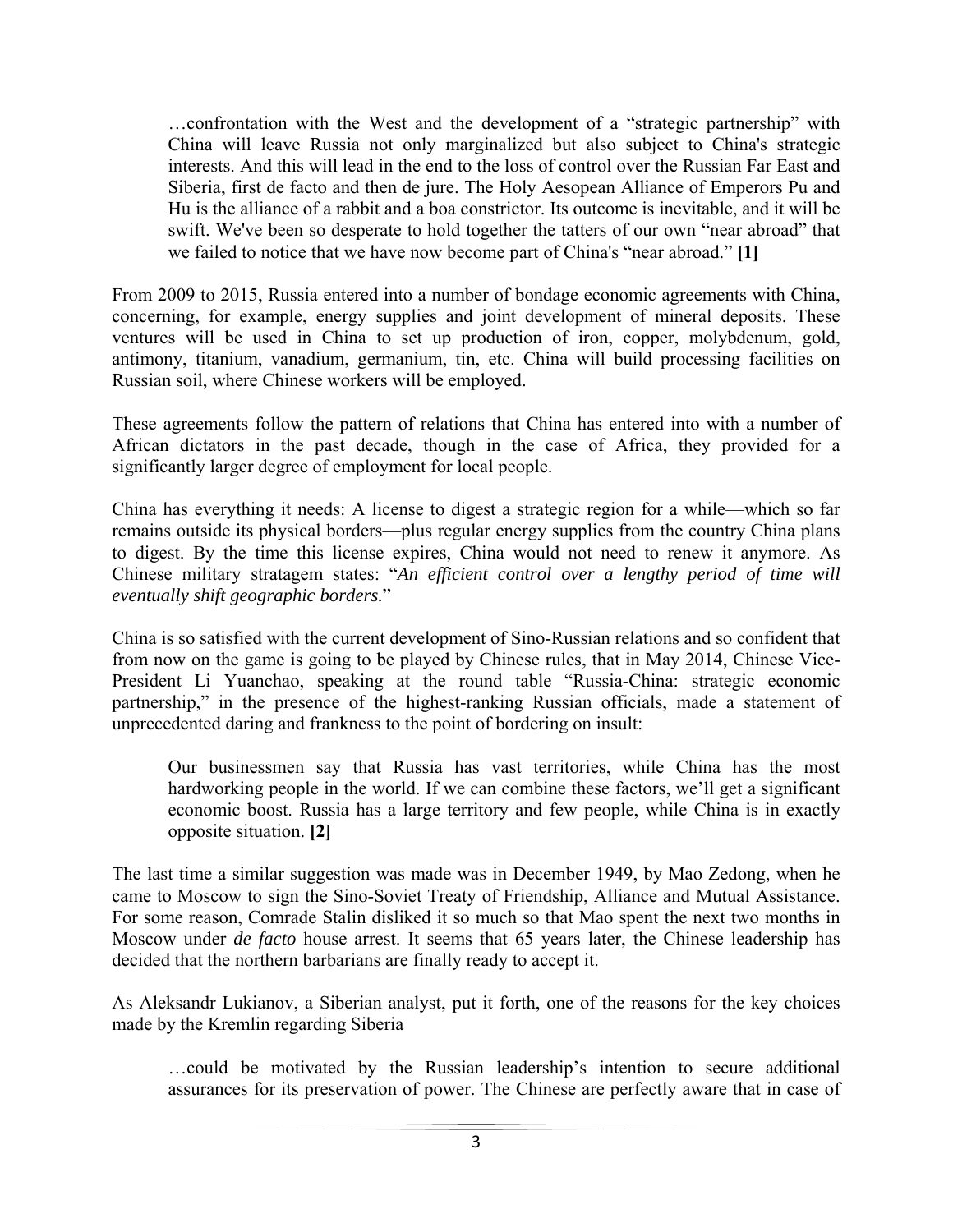[a] change of government in Russia, any new leadership, which would replace the current one, be it liberal, communist, nationalist, red, green, or sky-blue pink, would immediately revise the conditions of "cooperation," which is so beneficial for China, but rather harmful to Russia's national interests. As a result China turns into a stakeholder directly involved in keeping the power in Russia in the hands of those people who generously acceded to yield resources of Siberia and [the] Russian Far East to China. **[3]**

China is quite happy with the current pace of consistent economic and demographic takeover of Siberia and the Russian Far East condoned by Russian rulers. As a Putinistan colony, Siberia is doomed to fall into China's lap like a ripe (or, rather, rotten) fruit. Only a politically and economically independent Siberia would be able to preserve its Russian (and therefore European) identity.

If the Russian Federation begins to disintegrate, the Republic of Siberia would be one of the first to be proclaimed independent. The entire Beijing strategy, having been designed for decades, would be questioned, and in response Beijing would accelerate its takeover of Siberia and the Russian Far East. China could apply a number of political tactics in the face of total collapse of the Russian central government. It could, for example, employ a "Yanukovych scenario," as follows:

One day, before Putin completely loses his official authority, Chinese commandos would evacuate him to Beijing, where he would be declared the legitimate President of Russia. In this capacity, he would sign any required letters and petitions to the Chinese government, and agreements with it. One of them, for instance, could be a "Request for the historical unification of the PRC [People's Republic of China" and the RF [Russian Federation] in the family of nations—spiritual heirs of Genghis Khan's Great Empire."

I did not make up this language. It is taken from the writings of a former Soviet military intelligence (GRU) officer and renowned sinologist, Colonel Andrei Devyatov. His pro-China lobbyist group "Heavenly Politics" promotes the idea of restoring the New Horde, which would oppose the soulless West.

China might also use the school of thought quite familiar from the annexation of Crimea: protection of fellow Chinese nationals in Siberia, and the polite little green men would be ready to provide them with humanitarian assistance.

Beijing's practical goals would be to:

1. Return to the PRC territories marked in Chinese school history text books as annexed by Tsarist Russia under unfair treaties of 1858 and 1860.

2. Incorporate the rest of Siberia as Jochi Ulus (a.k.a. the Golden Horde) into a sort of union of states-heirs similar to Genghis Khan's Great Empire. (The first leader of the reborn Jochi Ulus could be the above-mentioned, perfectly ideologically motivated "heavenly politician," Colonel Devyatov.)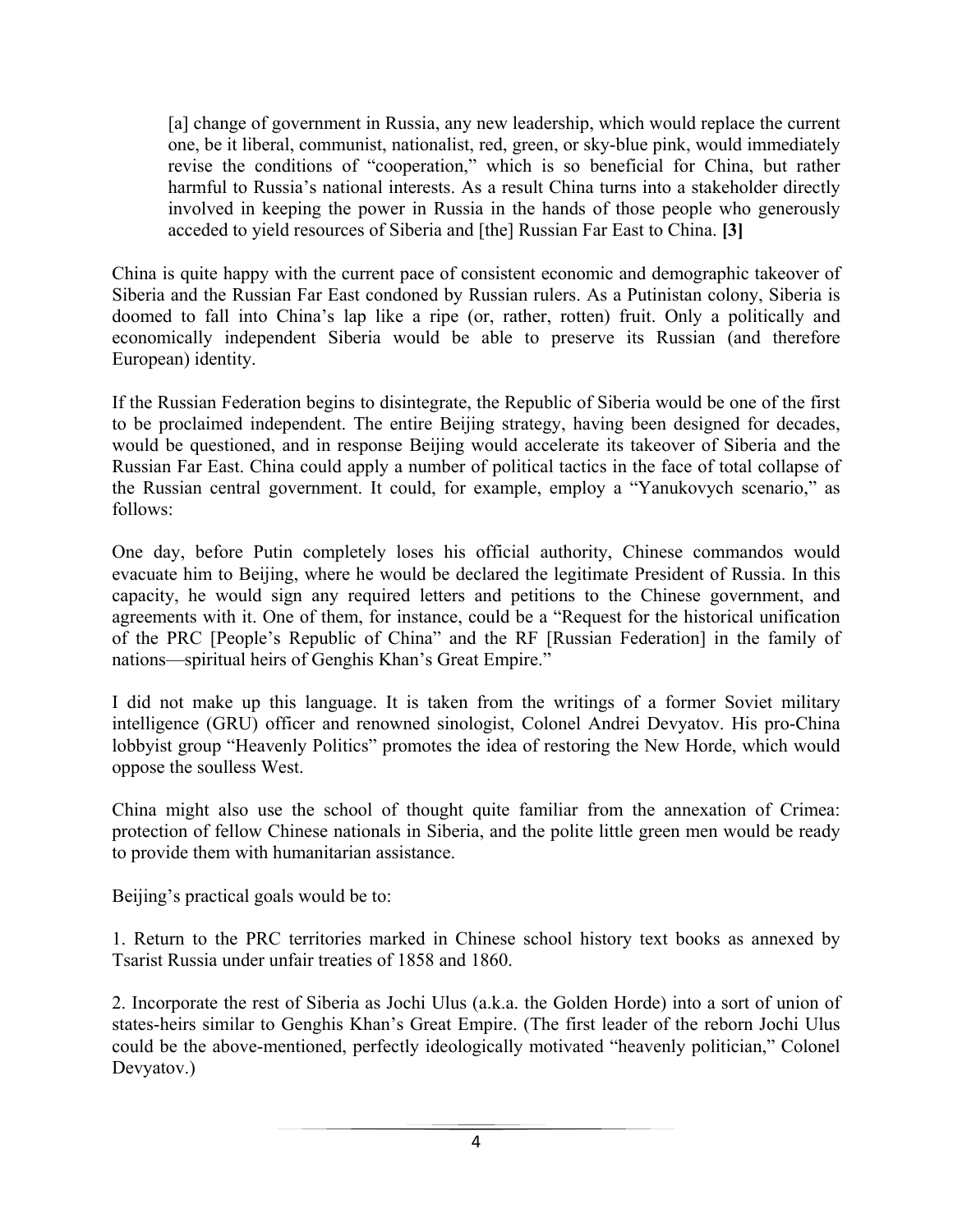If implemented, this program would result in total de-Russification of the lands east of Urals in one to two generations.

For any Russian, apart from "heavenly politician" sinologists who went nuts about Westernphobia, the absorption of Russian Siberia into the Han sea, would be an irreversible tragedy. It would be also my personal tragedy, especially since all of my ancestors from my mother's line were Siberians, some of whom came to Moscow in November 1941 to take part and perish in a major battle of World War II.

But this would not be just a Russian issue. For humanity in general, the Chinese takeover of Siberia would be a quantum leap, which would change the geopolitical structure of the world forever. A new nation resembling Genghis Khan's empire would emerge on the Eurasian continent. Central Asia would end up in its sphere of domination. Japan, Korea, and the rest of China's neighbors (which have dozens of territorial disputes with China) would be extremely threatened by China's boost.

And what about the world's cop? Well, he is on vacation, at least till January 20, 2017. President Barack Obama would express serious concern. He would dispatch his Secretary of State to negotiate with Chinese President Xi and the Jochi Ulus Ruler Devyatov, immediately transferring all nuclear weapons deployed in Jochi Ulus to the People's Liberation Army of the PRC. This step is required by the inviolable principles of the Treaty on the Non-Proliferation of Nuclear Weapons. It is also in the spirit of President Obama's noble plan of moving toward global nuclear zero. The second US priority would be Jochi Ulus's swift accession to the Paris Protocol Against Global Warming.

Secretary Kerry would enthusiastically embrace this historic mission, hoping that combined with his Iranian and Syrian diplomatic achievements, it would finally grant him his long-awaited Nobel Peace Prize. In the beginning, he might miss his traditional partner, Sergei Lavrov. Lavrov will have been summoned urgently to The Hague for a pressing issue. Soon enough, Secretary Kerry will have recomposed himself by finding a new Alpha male: Chinese Foreign Minister Wang Yi.

Actually, I doubt that events would develop so rapidly, and most likely not under the current Administration, but a new Administration in Washington will face the challenge of a century.

If China succeeds with a Siberian Anschluss, the world will never be the same. From then on, it will play by China's rules. Nobody wants it to happen, but who will be able to resist such a fate? Nobody but the people of the Republic of Siberia and one more person: the 45<sup>th</sup> President of the United States.

The US is the only global power with the political, economic, and military resources to convince China to refrain from this breathtaking temptation. Most likely there will be no need to seek recourse in the last argument: military force. For China, it is very important to preserve its economic symbiosis with the US, much more so than for the latter. However, one should not rule out the risk of military escalation. Never before have the stakes been so high, both for the world and for the US, and the decision to be made falls to the US President.